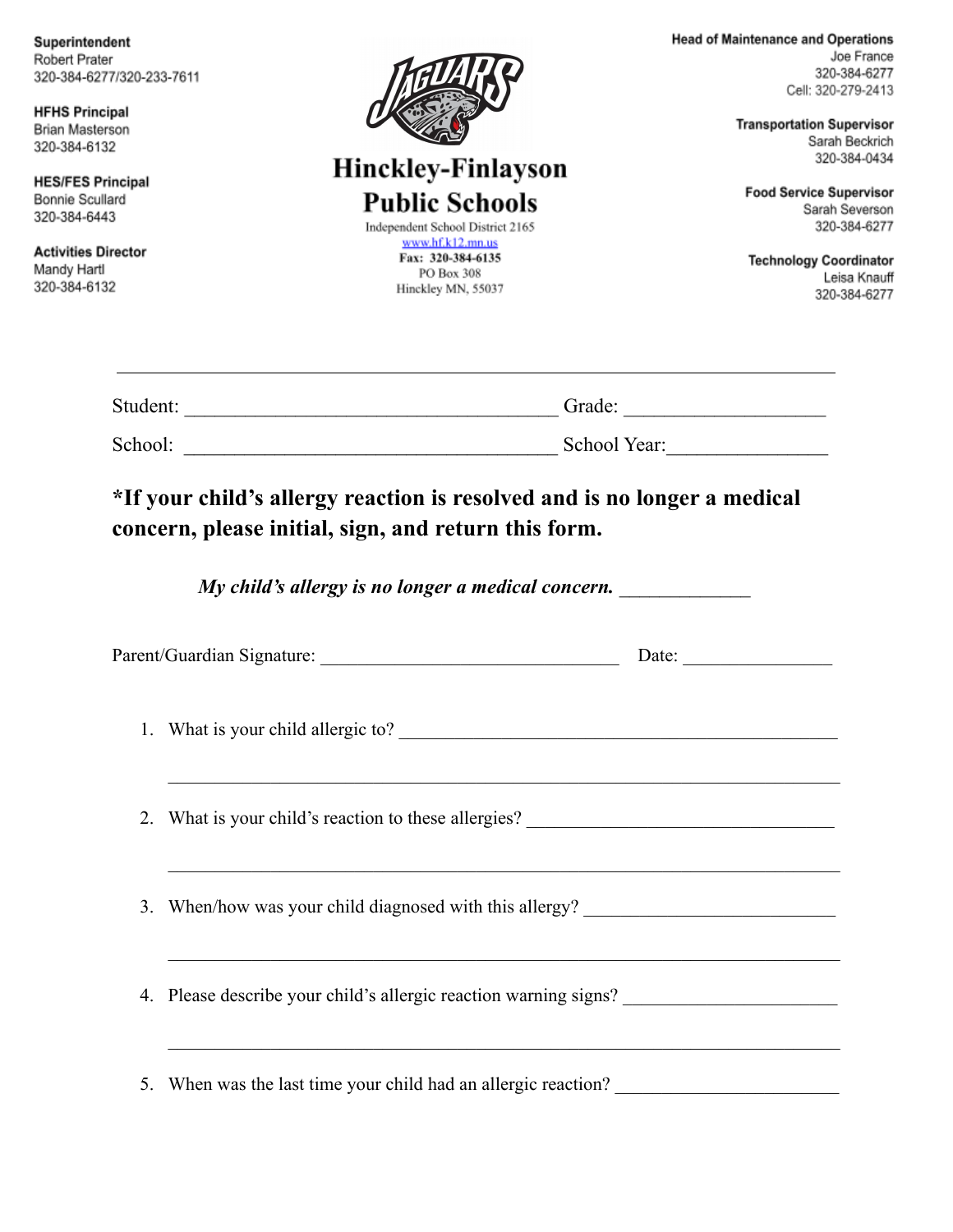|  | 6. What treatment was provided at the time of the allergic reaction? |  |
|--|----------------------------------------------------------------------|--|
|  |                                                                      |  |

| 8. Is your child aware of signs and symptoms of an allergic/anaphylactic reaction?                                                                  |  |  |
|-----------------------------------------------------------------------------------------------------------------------------------------------------|--|--|
| 9. If so, how does your child describe an allergic reaction?                                                                                        |  |  |
| 10. Does your child know to tell an adult if they are having an allergic reaction?                                                                  |  |  |
| 11. Does your child wear a Medical Alert bracelet or necklace? _________________                                                                    |  |  |
| 12. Is your child able to self-administer their Epi-pen? _______________________                                                                    |  |  |
| 13. Will                                                                                                                                            |  |  |
|                                                                                                                                                     |  |  |
| (If yes, your child will need to have a food allergy action plan, medication administration<br>form, and student self administration form on file). |  |  |
| 15. Would you like to give your child's teacher/school nurse a bag of "safe snacks" so there                                                        |  |  |
| is always something your child can choose during an unplanned special event?                                                                        |  |  |
|                                                                                                                                                     |  |  |

16. My child has a reaction when he/she:

 $\Box$  <br> Eats a food containing the food allergen

 $\Box$  Touches a surface contaminated with oils from the food allergen

 $\Box$  <br> Breathes odors from the food allergen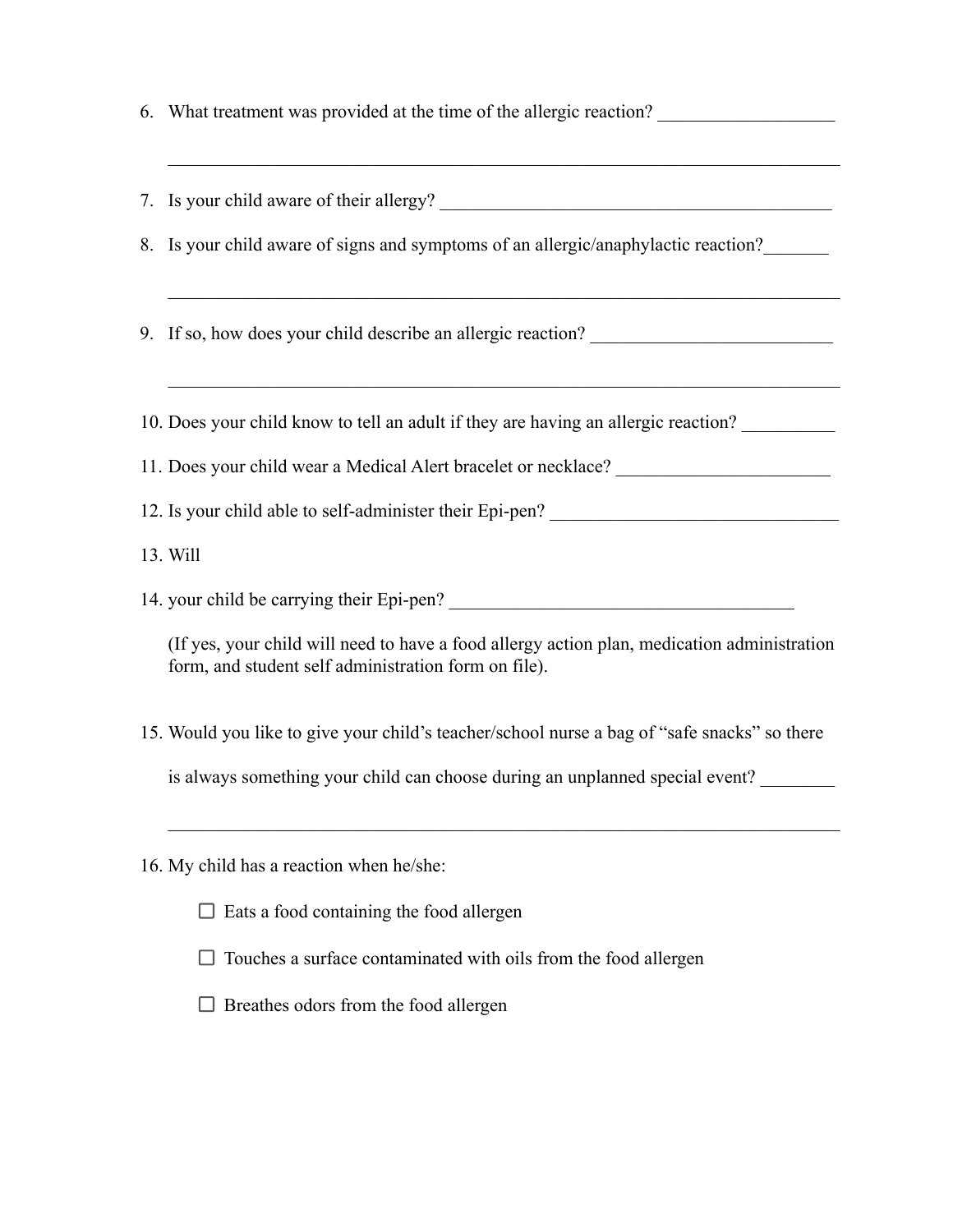17. Onset of symptoms after ingestion/making contact:

 $\Box$  Immediately

 $\Box$  Within 15 minutes

 $\Box$  Within one hour

 $\Box$  Up to two hours

18. FOR A PEANUT ALLERGY→ Reading food labels is always important. If a label

indicates the food item is made in a facility that also processes peanuts, my child may

consume.

□ Yes

 $\square$  No

19. Lunchroom Procedures: (select all that apply)

- $\Box$  My child can eat at any table in the lunchroom with their class. My child is able to self-monitor the area for safety and make a choice of where to sit to prevent exposure.
- $\Box$  My child needs to be assigned a seat at an allergy safe table in the cafeteria. I understand that the table surface will be disinfected before my child eats and after they are done with a disinfectant solution to remove residual oils.
- $\Box$  Other students will be allowed to sit with my child IF the identified food allergen is not in their lunch for that day.
- $\Box$  My child can not eat in the same room as the identified allergen (Dr. note stating this is needed to make accommodations).

## 20. Transportation plan:

- $\Box$  Medication available on bus
- $\Box$  Medication NOT available on bus
- $\Box$  Does not ride the bus